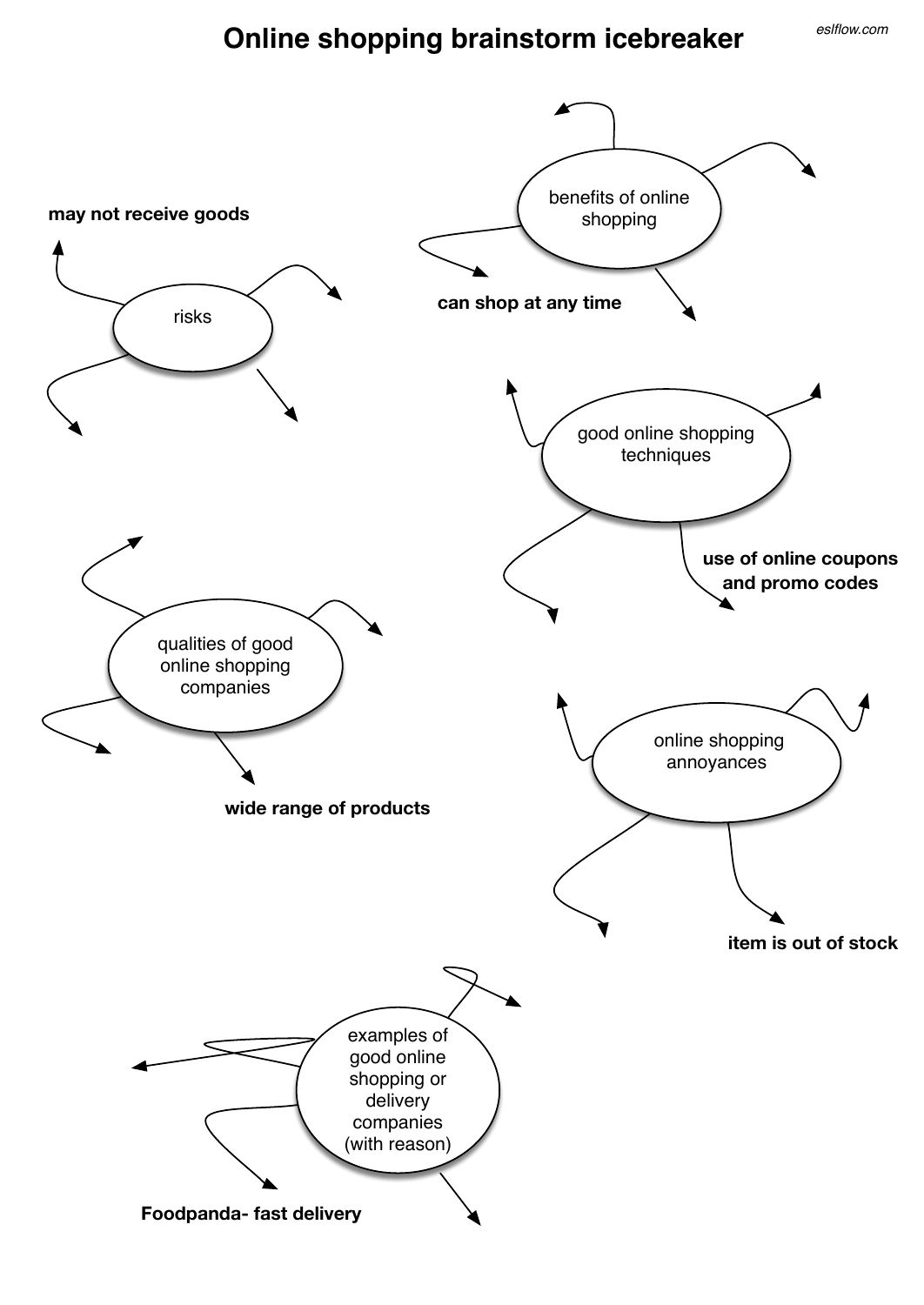## Possible answers

## Risks

- 1. Personal information may be compromised if the website is not secure.
- 2. You may not receive the items you ordered if the website is not reliable.
- 3. Items may be different than described on the website.
- 4. Prices may be higher than in-store.
- 5. Shipping costs may be high.
- 6. Returns may not be accepted.
- 7. You may have to wait a long time for your order.
- 8. The website may be down or unavailable.

## Benefits of online shopping

- 1. You can shop from the comfort of your own home.
- 2. You can shop at any time of the day or night.
- 3. You don't have to carry cash or credit cards with you when you shop online.
- 4. You can compare prices and products easily.
- 5. You can find coupons and deals online.
- 6. You can buy things that are not available in your local stores.
- 7. You can track your order easily.
- 8. You can return items easily if you're not satisfied.

Good online shopping techniques

- 1. Compare prices across different sites before settling on a purchase.
- 2. Make use of online coupons and promo codes to get discounts on your purchases.
- 3. Check the return and exchange policy of the online store before making a purchase.
- 4. Pay attention to the shipping costs while shopping online.
- 5. Read customer reviews of the product you are interested in buying.
- 6. Be cautious of online scams and only shop on secure websites.
- 7. Save items in your online shopping cart for later if you are not ready to buy them yet.
- 8. Use a credit card for online shopping instead of a debit card to better protect your finances.

Online shopping annoyances

- 1. When you have to search for an item forever and can't find it.
- 2. When an item is out of stock.
- 3. When an item is more expensive than you thought it would be.
- 4. When an item you want is only available in another country.
- 5. When an online store doesn't ship to your country.
- 6. When you have to pay for shipping.
- 7. When an online store doesn't have the item you want in your size.
- 8. When an online store doesn't have the item you want in the color you want.

Qualities of good online shopping companies

- 1. A good online shopping company will have a user-friendly website.
- 2. A good online shopping company will offer a wide range of products.
- 3. A good online shopping company will provide excellent customer service.
- 4. A good online shopping company will offer competitive prices.
- 5. A good online shopping company will have a secure website.